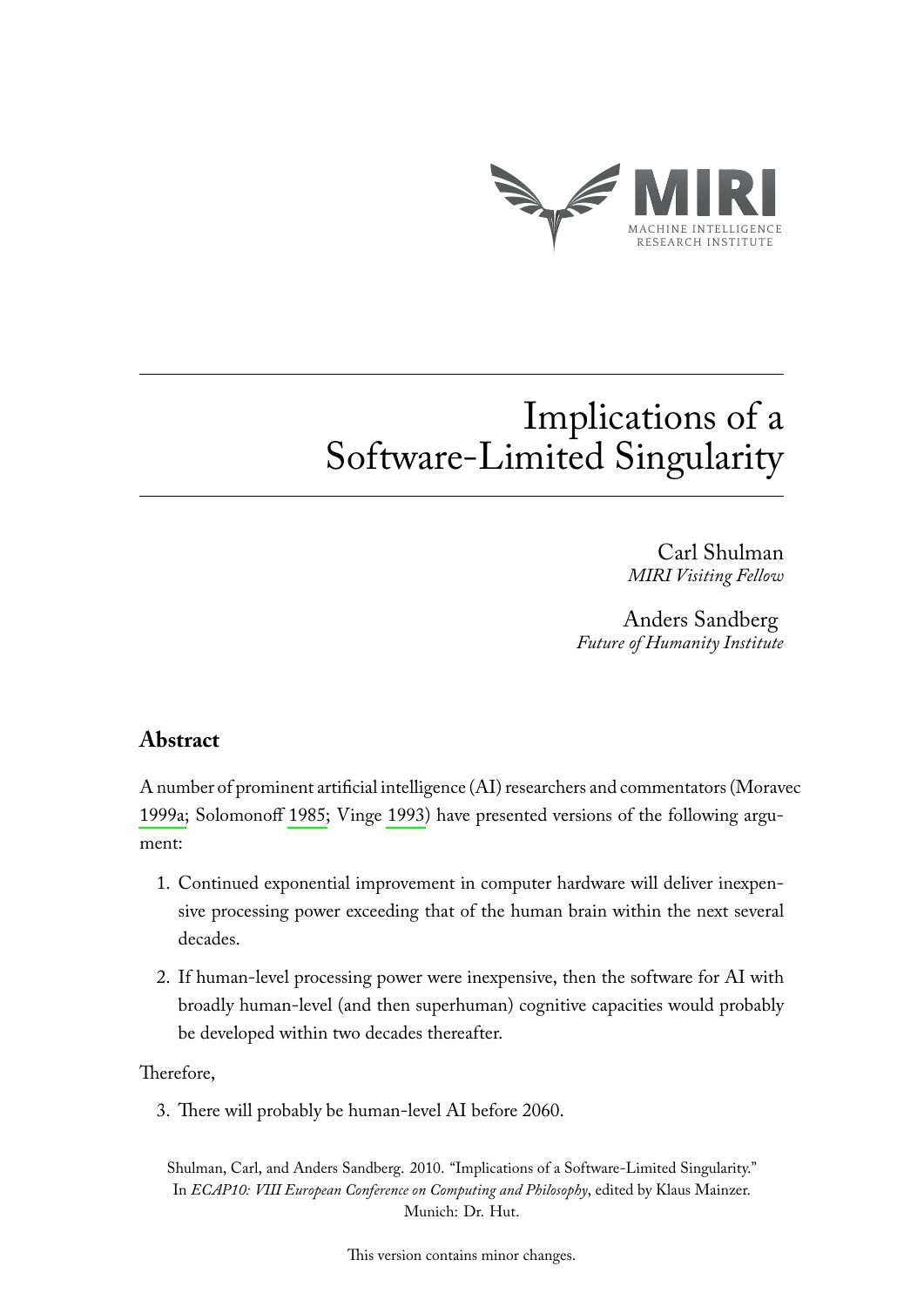Call this the Hardware Argument. If sound, it is of great importance: human-level AI would likely be capable of developing still more sophisticated AIs soon thereafter, resulting in an "intelligence explosion" or "technological singularity" with potentially enormous impact (Chalmers [2010;](#page-6-3) Good [1965;](#page-6-4) Yudkowsky [2008\)](#page-6-5). Further, the first premise has substantial empirical support, as computing price-performance has demonstrated fast exponential improvement since pre-transistor technologies such as vacuum tubes (Kurzweil [2005\)](#page-6-6). However, the second premise is much more controversial, and our focus in this paper.

We discuss several possible hardware-to-software "transmission mechanisms," routes from abundant processing power to expedited progress in AI, that might be held to underly the second premise. Powerful hardware may improve performance simply by allowing existing "brute force" solutions to run faster (Moravec [1976\)](#page-6-7). Where such solutions do not yet exist, researchers might be incentivized to quickly develop them given abundant hardware to exploit. Cheap computing may enable much more extensive experimentation in algorithm design, tweaking parameters or using methods such as genetic algorithms. Indirectly, computing may enable the production and processing of enormous datasets to improve AI performance (Halevy, Norvig, and Pereira [2009\)](#page-6-8), or result in an expansion of the information technology industry and the quantity of researchers in the field.

Are these transmission mechanisms sufficient to support the second premise of the Hardware Argument? A key counterargument is that theoretical advances in AI often require many sequential steps in which ideas are developed, disseminated, and then built upon by other scientists (Malcolm [2000\)](#page-6-9). To the extent that many such advances must be made in order to develop even relatively "brute force" methods of achieving human-level AI, the speedup from human-level processing power will be limited.

We argue that if one accepts this objection, one should not only reduce one's confidence in the Hardware Argument for the medium-term development of human-level AI, but also increase one's confidence in a relatively rapid and disruptive "intelligence explosion" if and when human-level AI is eventually developed. First, ceteris paribus, this should lead one to expect increased hardware capacity relative to the requirements of human-level AI when it is developed. Second, the development of AI systems capable of conducting theoretical AI research at greater serial speeds than humans would more powerfully accelerate AI research if serial research is the bottleneck in AI progress.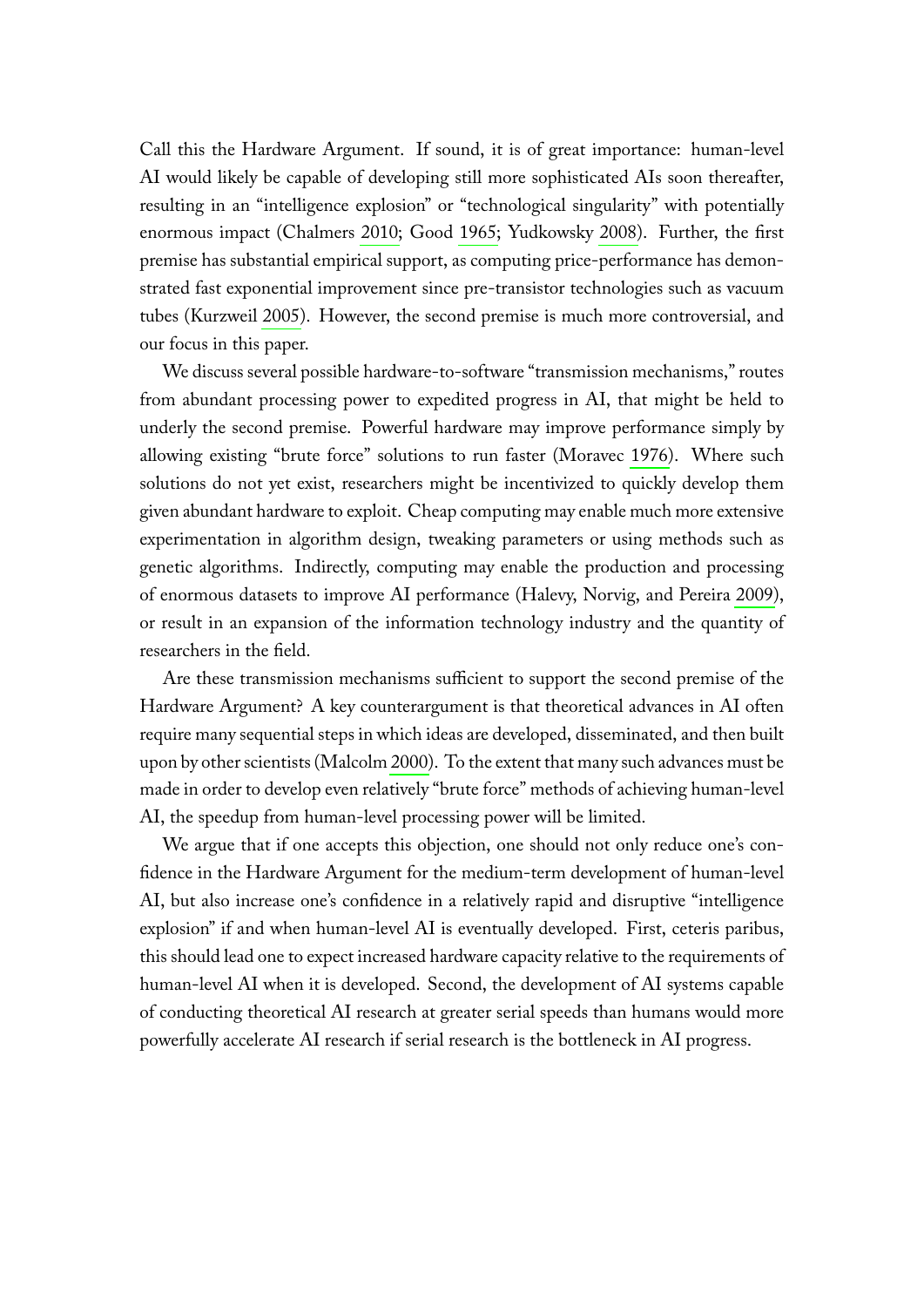## **1. Introduction**

The human brain has a large but finite capacity to process information, a capacity that can be compared in various ways to the processing power of electronic computers. Eventually, advancing computer technology may lead to cheap computing devices with humanlevel or greater processing power, and several authors have argued that human-level artificial intelligence (AI) will be developed soon after cheap human-level processing power is achieved. Mathematician and novelist Vernor Vinge [\(1993\)](#page-6-2) wrote, "Progress in computer hardware has followed an amazingly steady curve in the last few decades. Based largely on this trend, I believe that the creation of greater than human intelligence will occur during the next thirty years." AI and information theory pioneer Solomonoff [\(1985\)](#page-6-1) similarly argued that human-level processing power would expedite the development of human-level AI shortly thereafter. Machine vision pioneer Hans Moravec has advanced this view for several decades in multiple venues (Moravec [1976,](#page-6-7) [1999a,](#page-6-0) [1999b\)](#page-6-10). Using Moravec's estimates, we could formulate the argument as follows:

- 1. Continued exponential improvement in computer hardware will deliver inexpensive processing power exceeding that of the human brain within the next several decades.
- 2. If human-level processing power were inexpensive, then the software for AI with broadly human-level (and then superhuman) cognitive capacities would probably be developed within two decades thereafter.

#### Therefore,

3. There will probably be human-level AI before 2060.

Call this the Hardware Argument (with alternate versions available for varying estimates). Premise (2) claims that if, counterfactually, we had inexpensive human-level processing power today, human-level AI software would be developed within two decades of the present. The Hardware Argument is thus distinct from arguments that humanlevel processing power will be followed by human-level AI because of advances in other fields, such as neuroimaging, which would not be generated by increased processing power alone (Kurzweil [2005\)](#page-6-6). It is also distinct from claims that the software for AI will coincidentally be developed by the time human-level processing power is reached, but not because of processing power advances.

If sound, the Hardware Argument is of great importance: human-level AI would likely be capable of developing still more sophisticated AIs soon thereafter, resulting in an "intelligence explosion" or "technological singularity" with potentially enormous positive or destructive consequences (Chalmers [2010;](#page-6-3) Yudkowsky [2008\)](#page-6-5). Further, the first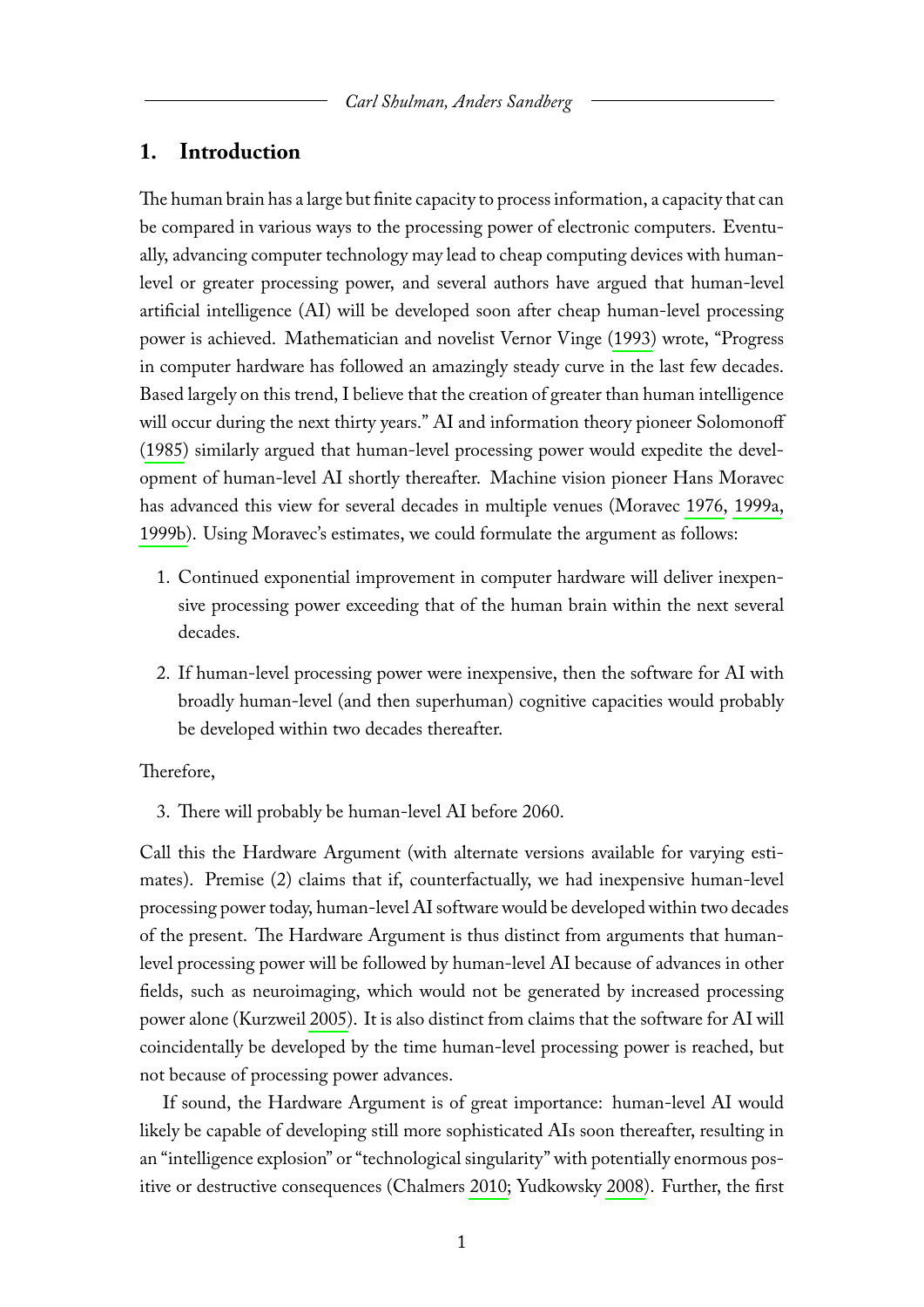premise has substantial empirical support, as computing price-performance has demonstrated fast exponential growth since pre-transistor technologies such as vacuum tubes (Kurzweil [2005\)](#page-6-6). However, the second premise is much more controversial, and calls for an account of the mechanisms by which improved processing power would drive improved software: call these "transmission mechanisms."

We begin with a taxonomy of proposed transmission mechanisms, and then discuss obstacles that could prevent them from delivering the necessary software advances, even given human-level processing power. We argue that the most significant challenge to the Hardware Argument is the possibility that serial cognitive steps by human researchers will act as a bottleneck to progress. However, if this objection to the Hardware Argument holds, it has the surprising implication that we should not only expect that human-level AI will take longer to develop than we would otherwise have thought, but also that if and when human-level AI is created, the transition will be more disruptive and abrupt.

### **2. Hardware to Software Transmission Mechanisms**

We can roughly order the possible mechanisms from most to least direct. At the most direct, sometimes existing algorithms scale well with improved hardware. Moravec [\(1976\)](#page-6-7) claimed that "although there are known brute force solutions to most AI problems, current machinery makes their implementation impractical." For instance, alphabeta pruning in computer chess and many aspects of machine vision processing showed this pattern, although these fields also gained from software improvements that provided performance gains comparable to those from hardware (Moravec [1999a;](#page-6-0) Malcolm [2000\)](#page-6-9). At a slightly further remove, the availability of improved processing power may motivate computer scientists to develop new processing-intensive algorithms. That is, there may be AI-relevant algorithms that could be relatively quickly discovered if researchers made an effort, but researchers do not expend the effort, since the algorithm would be impractically demanding in any case.

Processing power may also be used in the software research process by facilitating experiments. If a test of a new algorithm takes 20 minutes instead of 20 days, researchers can adjust their research paths in response to much more frequent and detailed feedback. Cheap computing can allow the testing of many variations of an algorithm with slightly different parameter values in parallel, as in various forms of evolutionary programming, the approach advocated in (Moravec [1999b\)](#page-6-10).

More indirect benefits flow from the above, as improved hardware capacities and software performance bring additional inputs to the field. For instance, cheap computation helped lead to the development of the World Wide Web and document scanning tech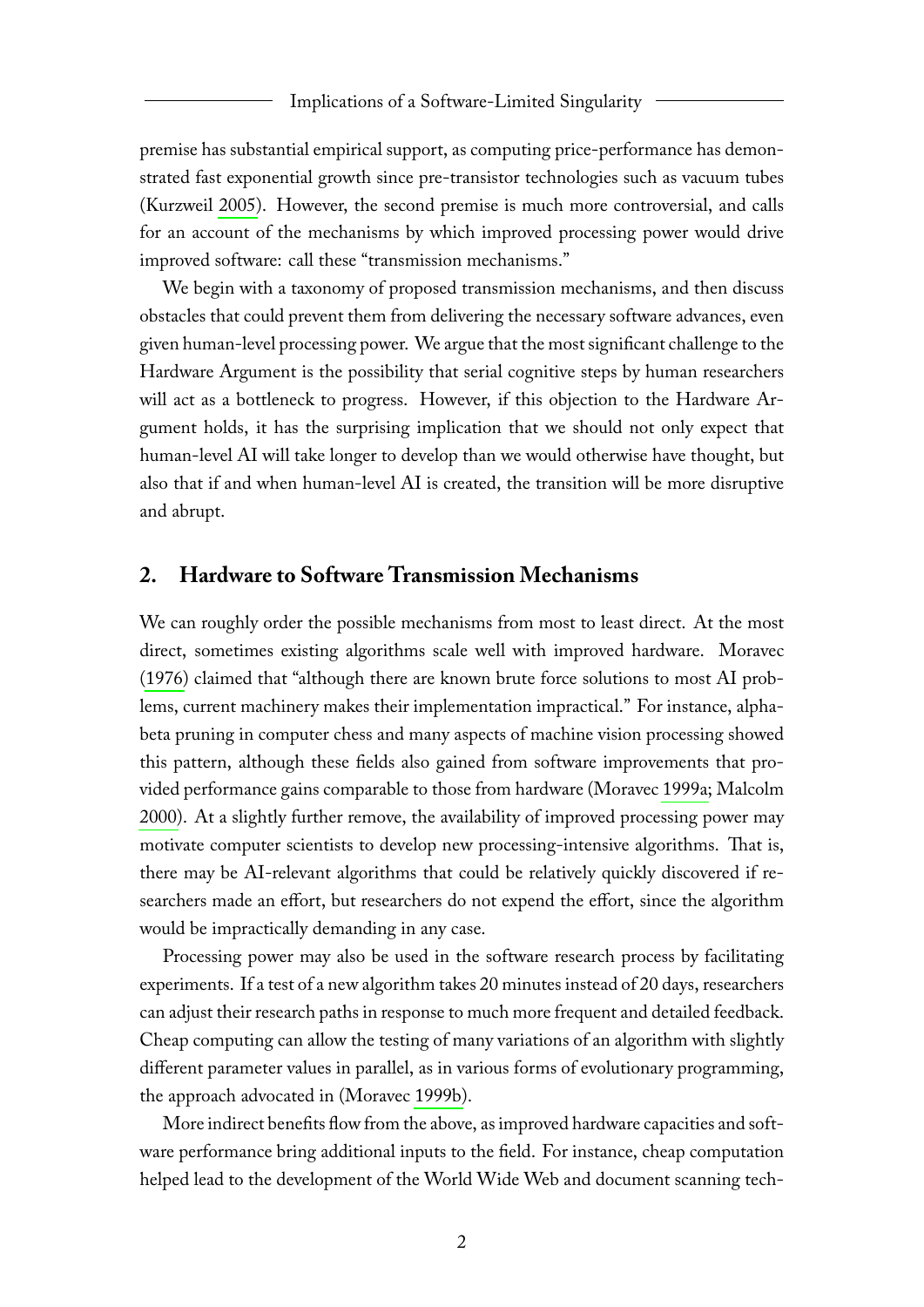nologies, producing enormous language corpora that have invigorated machine translation (Halevy, Norvig, and Pereira [2009\)](#page-6-8). Processing these datasets is in turn a hardware intensive task, as is experimentation. Perhaps more importantly, improved computer performance, whether driven by hardware or software advance, expands the scope of the computing industry and the number of potential innovators. Since 1970, the number of computer scientists in the United States has increased twentyfold, although the formerly exponential growth pattern has slowed in the 21st century (Ruggles et al. [2010\)](#page-6-11). If continued hardware advances create new markets for software advance, e.g., by enabling more autonomous robots, this may further multiply researcher numbers (Moravec [1999a\)](#page-6-0).

#### **3. Bottlenecks and Diminishing Returns**

Clearly, increased processing power has the potential to accelerate improvements in many aspects of AI performance and research. However, if other areas do not so benefit, they may become bottlenecks to further progress. Several challenges of this type threaten the second premise of the Hardware Argument.

First, critics note that hardware-driven gains have been strongest in domains historically thought to be unusually hardware constrained, with established hardware-hungry solutions: vision, computer chess, articulated motion, etc. (Malcolm [2000\)](#page-6-9). Insofar as those algorithms were visible decades in advance of human-competitive performance, a lack of similarly identified algorithms for other types of reasoning and learning would suggest that existing or easily discoverable "brute force" solutions will not suffice for human-level AI.

Second, while computer hardware may enable faster and more numerous experiments, the human labor to understand the results and design new experiments may become a limiting factor. In theory, extremely parallel methods such as genetic algorithms could avert this problem, but for that approach human-level processing power is not the relevant benchmark: instead one should consider the vastly larger computational resources required to simulate the evolutionary process that produced the human brain (Baum [2004\)](#page-6-12).

Third, and perhaps most importantly, increasing the number of researchers working in parallel does not appear to increase the pace of innovation at a near-linear rate: few would argue that the pace of computer innovation has multiplied twentyfold in tandem with the quantity of computer scientists. To the extent that research progress demands sequential steps by humans as insights are developed, communicated, and built upon, the relatively stable pace of human thought and communication will remain a core bottleneck, requiring large gains in other areas for the Hardware Argument to go through.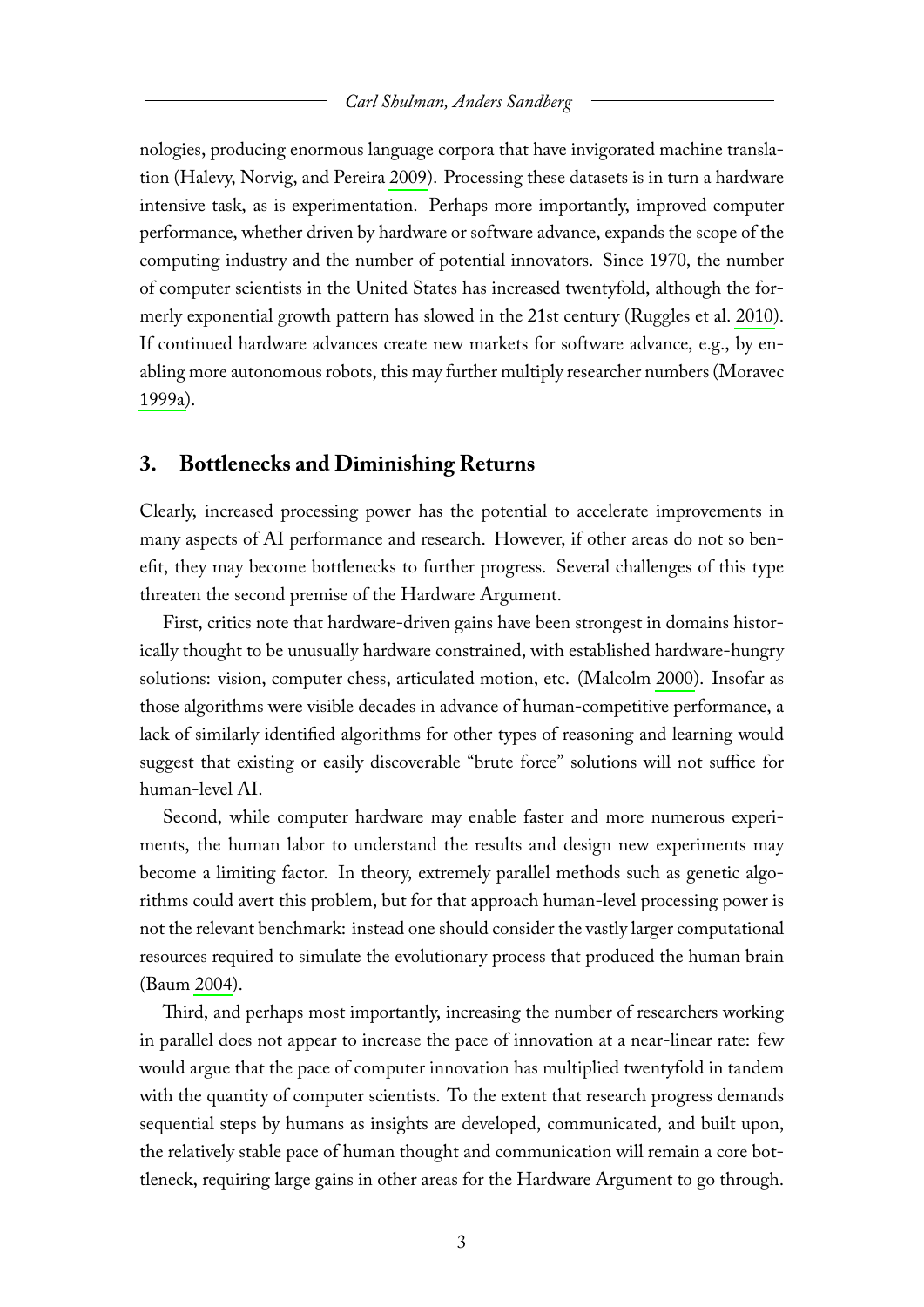#### Implications of a Software-Limited Singularity

These obstacles suggest a common basis for rejecting the Hardware Argument, namely the claim that learning to exploit hardware resources effectively will require many incremental human theoretical advances building upon one another in succession. Indeed, this seems to be the typical core objection to the Hardware Argument (Malcolm [2000;](#page-6-9) Hofstadter [1979;](#page-6-13) Lanier [2000\)](#page-6-14).

# **4. Rejecting the Hardware Argument Suggests Later, More Abrupt AI**

The above objection takes the speed of human thought and communication as a key bottleneck to AI development, a problem not to be circumvented with additional hardware or human researchers. Those who accept it and reject the Hardware Argument should thus think human-level AI further in the future than otherwise. However, if humanlevel AI is eventually developed, systems capable of conducting AI research themselves could likely be run at higher serial speeds than human brains if given adequate computing power. Furthermore, slower advances in AI software should mean that hardware is more advanced at the time human-level AI is developed. If this makes hardware abundant relative to the demands of early human-level AI designs, the pace of research could increase extremely rapidly.

The primary reason to think otherwise is that researchers could use hardware inefficiently in early AIs to ease design, "bloating" early AIs to the limits of available machines. However, the less important hardware is relative to software design, the less the incentive for such bloating, and the easier it would be to quickly improve hardware efficiency given a prototype AI. Allocating a larger portion of computation to AI research could exacerbate bloat, while it would be reduced if development were more computationally demanding relative to running an AI, e.g., if evolutionary methods are used.

Thus, while the Hardware Argument leads to the apparently extreme prediction that human-level AI will probably arise in the next several decades, rejecting the argument appears to lead to the alternative extreme prediction that if and when AI eventually occurs, subsequent progress will be accelerated, perhaps aptly described as an "intelligence explosion" (Good [1965\)](#page-6-4). This connection should reduce our confidence in a future path to advanced AI that is simultaneously successful, slow, and smooth.